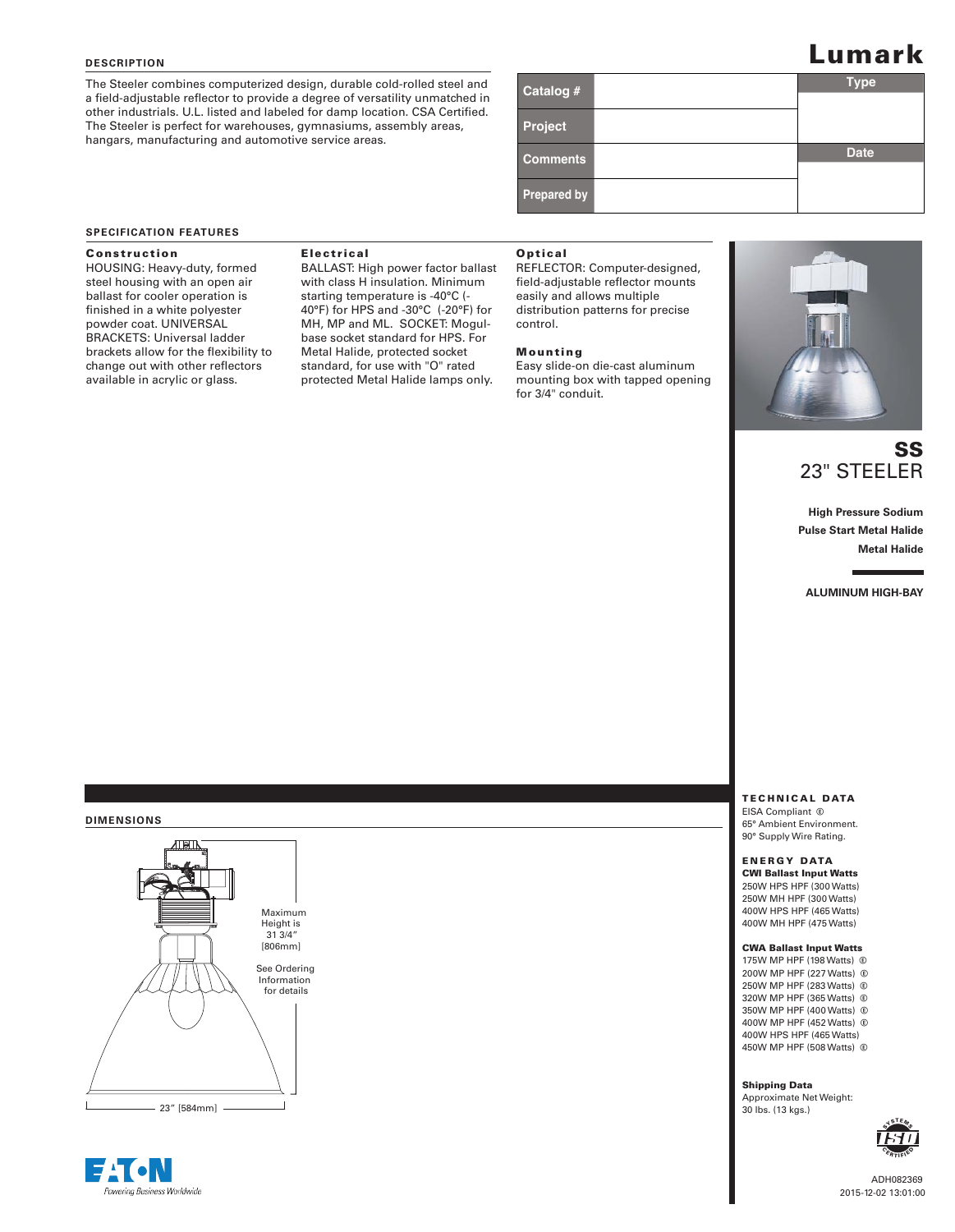## **PHOTOMETRICS**



HPSS-SA23-M-1000-MT-Q 1000-Watt HPS, Medium Distribution 140,000-Lumen Clear Lamp

|            | <b>Effective floor cavity reflectance</b> |    |     |    |    |    |     | 20% |    |     |    |    |     |    |    |     |    |     |
|------------|-------------------------------------------|----|-----|----|----|----|-----|-----|----|-----|----|----|-----|----|----|-----|----|-----|
| rc         |                                           |    | 80% |    |    |    | 70% |     |    | 50% |    |    | 30% |    |    | 10% |    | 0%  |
| rw         | 70                                        | 50 | 30  | 10 | 70 | 50 | 30  | 10  | 50 | 30  | 10 | 50 | 30  | 10 | 50 | 30  | 10 | 0   |
| <b>RCR</b> |                                           |    |     |    |    |    |     |     |    |     |    |    |     |    |    |     |    |     |
|            | 96                                        | 93 | 90  | 88 | 93 | 91 | 89  | 86  | 87 | 85  | 83 | 83 | 82  | 80 | 80 | 78  | 77 | 76  |
| 2          | 90                                        | 85 | 81  | 77 | 88 | 83 | 79  | 76  | 80 | 77  | 74 | 77 | 74  | 72 | 74 | 72  | 70 | 68\ |
| 3          | 84                                        | 77 | 72  | 68 | 82 | 76 | 71  | 67  | 73 | 69  | 65 | 70 | 67  | 64 | 68 | 65  | 63 | 61  |
| 4          | 78                                        | 70 | 64  | 60 | 76 | 69 | 64  | 59  | 67 | 62  | 58 | 65 | 61  | 57 | 62 | 59  | 56 | 55  |
| 5          | 73                                        | 64 | 58  | 53 | 71 | 63 | 57  | 53  | 61 | 56  | 52 | 59 | 55  | 51 | 57 | 53  | 50 | 49  |
| 6          | 67                                        | 58 | 51  | 47 | 66 | 57 | 51  | 46  | 55 | 50  | 46 | 54 | 49  | 45 | 52 | 48  | 45 | 43  |
|            | 62                                        | 52 | 46  | 41 | 61 | 51 | 45  | 41  | 50 | 44  | 40 | 48 | 44  | 40 | 47 | 43  | 39 | 38  |
| 8          | 58                                        | 47 | 41  | 36 | 56 | 47 | 40  | 36  | 45 | 40  | 36 | 44 | 39  | 35 | 43 | 38  | 35 | 34  |
| 9          | 53                                        | 43 | 36  | 32 | 52 | 42 | 36  | 32  | 41 | 36  | 32 | 40 | 35  | 31 | 39 | 34  | 31 | 30  |
| 10         | 50                                        | 39 | 33  | 28 | 48 | 38 | 32  | 28  | 37 | 32  | 28 | 37 | 31  | 28 | 36 | 31  | 23 | 26  |

## Spacing Criterion 1.7

| Spacing Criterion<br>ı. <i>I</i> |       |          |       |  |  |  |  |  |
|----------------------------------|-------|----------|-------|--|--|--|--|--|
| Zone                             | %Lamp | Zone     | %Lamp |  |  |  |  |  |
| $0 - 30$                         | 30.50 | $0 - 90$ | 83.30 |  |  |  |  |  |
| $0 - 40$                         | 49.40 | 90-180   | 2.90  |  |  |  |  |  |
| $0 - 60$                         | 79.50 | Total    | 86.20 |  |  |  |  |  |
|                                  |       |          |       |  |  |  |  |  |

| Candlepower |          |  |  |  |  |
|-------------|----------|--|--|--|--|
| Degree      | СP       |  |  |  |  |
| 0           | 50570    |  |  |  |  |
| 5           | 42509    |  |  |  |  |
| 15          | 49630    |  |  |  |  |
| 25          | 53375    |  |  |  |  |
| 35          | 42164    |  |  |  |  |
| 45          | 34154    |  |  |  |  |
| 55          | 18089    |  |  |  |  |
| 65          | 4840     |  |  |  |  |
| 75          | 157      |  |  |  |  |
| 85          | 6        |  |  |  |  |
| 90          | $\Omega$ |  |  |  |  |
| 95          | 24       |  |  |  |  |
| 105         | 29       |  |  |  |  |
| 115         | 43       |  |  |  |  |
| 125         | 436      |  |  |  |  |
| 135         | 1216     |  |  |  |  |
| 145         | 1892     |  |  |  |  |
| 155         | 2246     |  |  |  |  |
| 165         | 1191     |  |  |  |  |
| 175         | 67       |  |  |  |  |
| 180         | 57       |  |  |  |  |
|             |          |  |  |  |  |